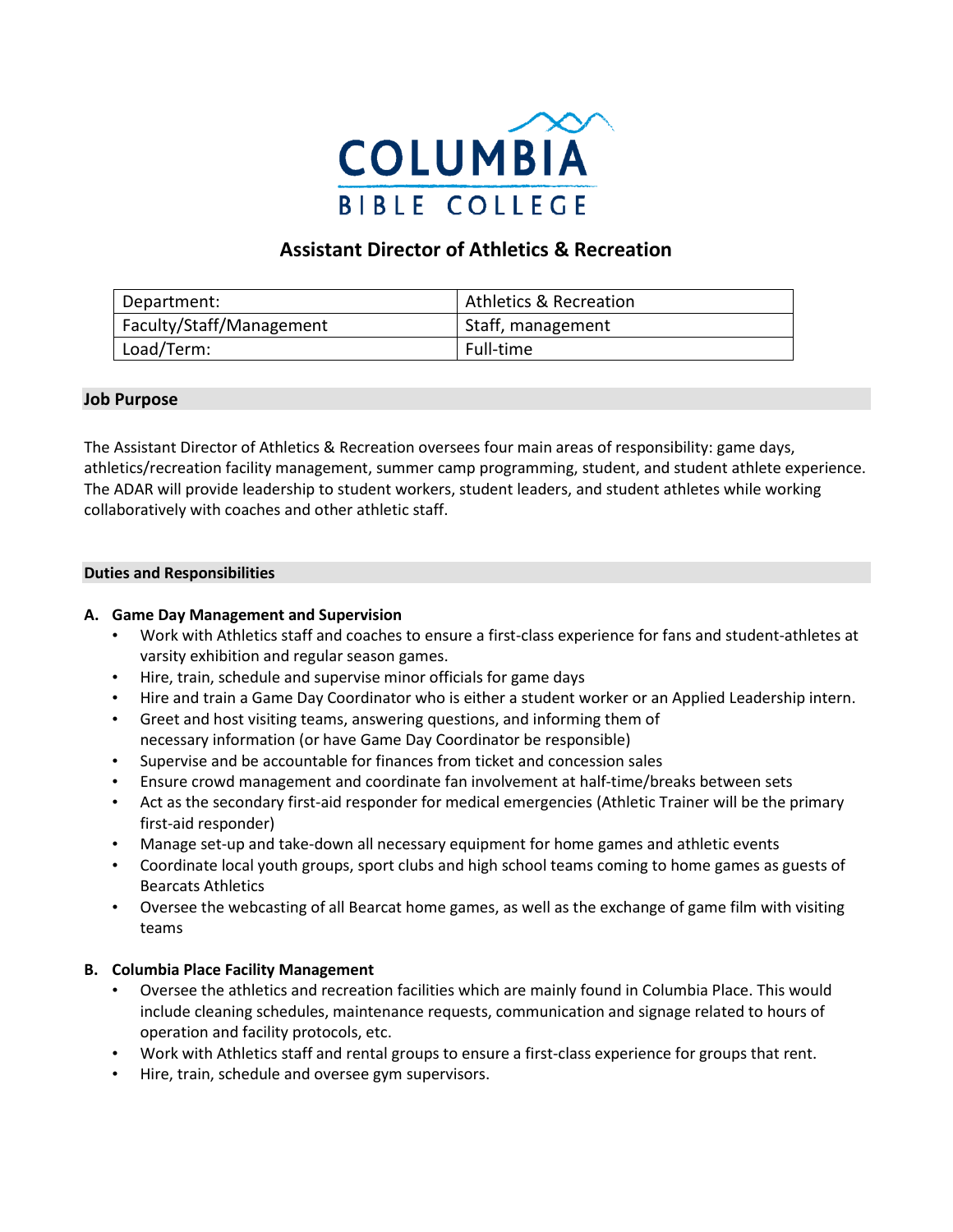- Communicate weekly with all gym supervisors to ensure they are kept informed and have all the cleaning supplies required for their shifts.
- Occasionally assist the Director of Athletics & Recreation with rental bookings and other related tasks for the maintenance upkeep and potential upgrades of the facility.

# **C. CBC Camps for Kids**

- Create and implement an annual calendar of day camps for kids that fosters a caring and fun environment. These camps should include activities that help promote physical literacy through sport and should clearly communicate Christian values.
- Research best practices for day camps. Find practical ways to implement these practices so that CBC camps are known for their quality and care of kids.
- Be responsible for all social media platforms used to promote camps and/or coordinate with CBC social media platforms to ensure camps are marketed well.
- Hire, train, schedule and supervise day camp staff for camps.
- Oversee the budget for camps in coordination with the Director of Athletics & Recreation.
- Coordinate and manage the administration of camp registrations to ensure all camp participants have completed the required forms and waivers prior to the start of camp.
- Oversee the day-to-day activities with camps and be the main contact person on behalf of the camps with parents. Coordination being the focus not being a camp counsellor.
- Enforce policies and procedures, including disciplinary procedures. Be consistent in enforcing the policies and procedures with both participants and camp counsellors.

## **D. Student Athlete Experience**

## **RECREATION**

- Meet weekly with the recreation student leader to ensure they have all that they need to run weekly intramural programming for students
- Work with the recreation student leader to coordinate monthly events and tournaments for students
- Ensure that the CBC recreation Instagram page is used regularly to promote all that is going on with CBC recreation throughout the year
- Manage the Fitness Centre and Women's Fitness Room to ensure fitness equipment is in good working order and that the facilities are clean and safe.

## **STUDENT ATHLETES**

- Create and implement an annual calendar of events and activities for student athletes that fosters a caring and fun environment (e.g., training camp, kickoff event, Christmas gathering, awards banquet, community service activities, team mission trips, events through Athletes in Action, etc.). The student athlete experience should include activities that both create a sense of belonging and fun but also provide experiences for meaningful spiritual growth.
- Research best practices for the game day experience of student athletes. Find practical ways to implement these practices so that Athletics is known in the PACWEST for the game day experience of both our student athletes as well as those that visit from opposing teams.
- Help coordinate all Bearcats social media platforms (including the Bearcat Athletics Instagram, Facebook, Twitter, blog, etc.). Create meaningful and engaging content to both interact with Bearcats fans & family members as well as to promote CBC to potential student athletes.
- Keep the Clearbrook road billboard updated with upcoming game information
- Assist the Director of Athletics & Recreation with other athletics events as required